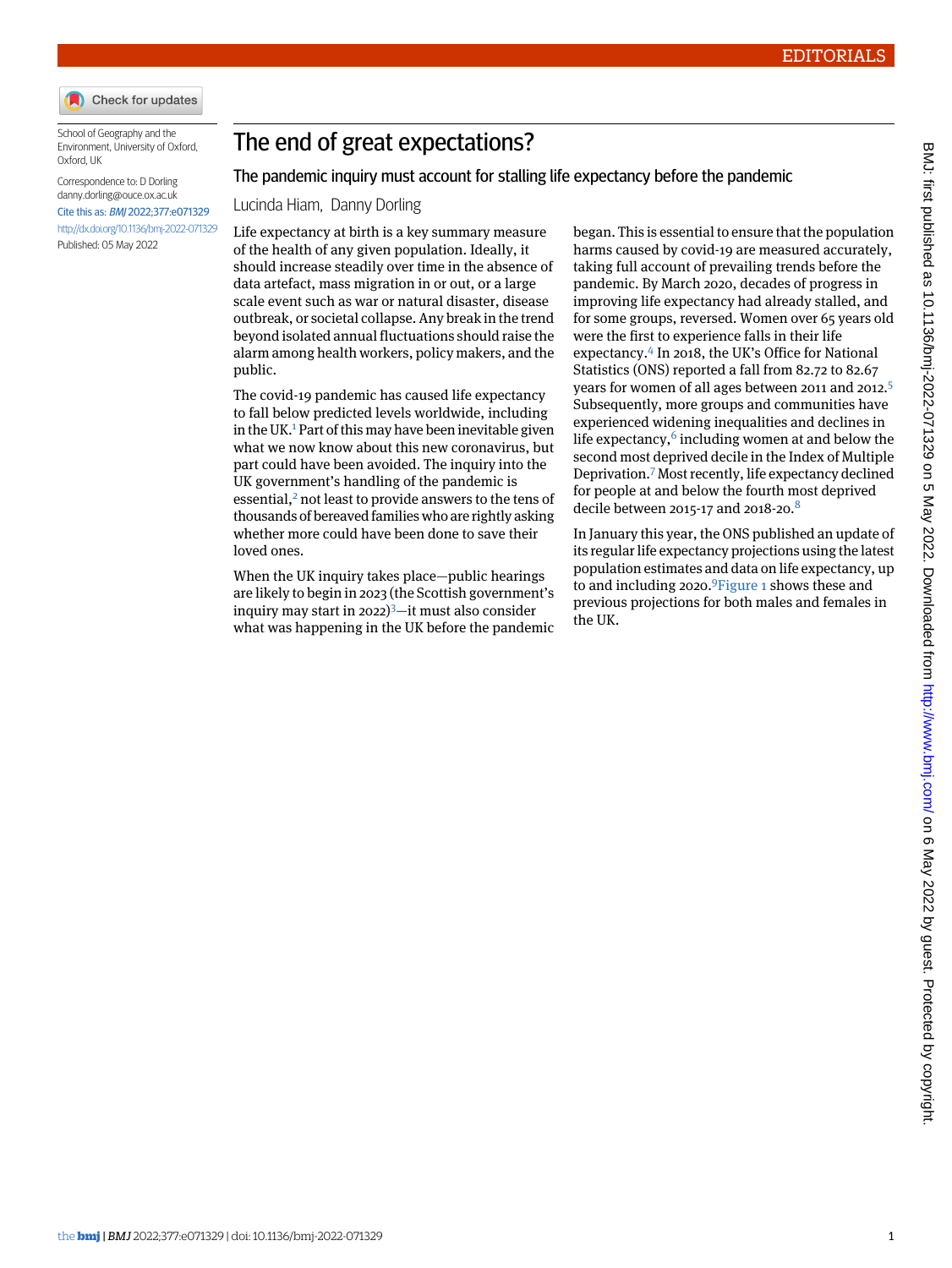<span id="page-1-0"></span>

Fig 1 | Projections of life expectancy at birth for males and females in the UK, 2012 onwards. The dotted lines show the actual recorded historical data from 2000 to 2019, and the solid lines show ONS projections made every year from 2011 to 2025<sup>[9](#page-2-8)</sup>

The recorded historical data, represented by the dotted lines, show that life expectancy fell for women briefly after 2011 and for both men and women more substantially after 2014, before rising above the 2014 levels in the year before the pandemic. Between 2012 and 2014, projected life expectancy for people in 2025 fell by 0.5 years for women and 0.3 years for men. Between 2018 and 2020 the same projections fell by 0.3 years for women and 0.5 years for men. In other words, the fall in projected life expectancy caused by the first year of the pandemic was comparable with a similar fall in the early 2010s.

Importantly, estimates of excess mortality linked to the pandemic compare mortality in 2020 and 2021 with a five year average—including the period between 2015 and 2019 when life expectancy was stalling. This distorted baseline (with higher mortality than might be expected historically) may lead to underestimation of the true excess mortality caused by covid-19. We should aspire to a higher level of population health than we had in 2015-19. Notably, the Institute and Faculty of Actuaries covid-19 action taskforce used 2019 alone as its baseline,<sup>[10](#page-2-9)</sup> but even that number is lower than all of the four most recent previous ONS projections made for 2019.

Other high income countries also experienced falls or stalls in life expectancy between 2014 and 201[5](#page-2-4).<sup>511</sup> However, when trends for 18 Organisation for Economic Cooperation and Development countries were examined, researchers found that all countries except the US and UK recovered with "robust gains" in 2015-16.<sup>[11](#page-2-10)</sup> The US is poor company to be in with regard to population health: life expectancy at birth there has declined annually since 2015, except for a small increase in 2019, with increasing inequalities in age at death. $12 13$  $12 13$ 

These latest ONS data suggest the UK was an outlier among comparable countries, with worsening population health in some years before covid-19.<sup>[5](#page-2-4)</sup> ONS projections of life expectancy are likely to be revised down further when the 2022 based projections are published next year or in early 2024, as these will include far more complete data on covid-19 deaths in 2021 and 2022.

To be fully comprehensive, any inquiry into pandemic deaths must also investigate the underlying causes of the concerning trends in